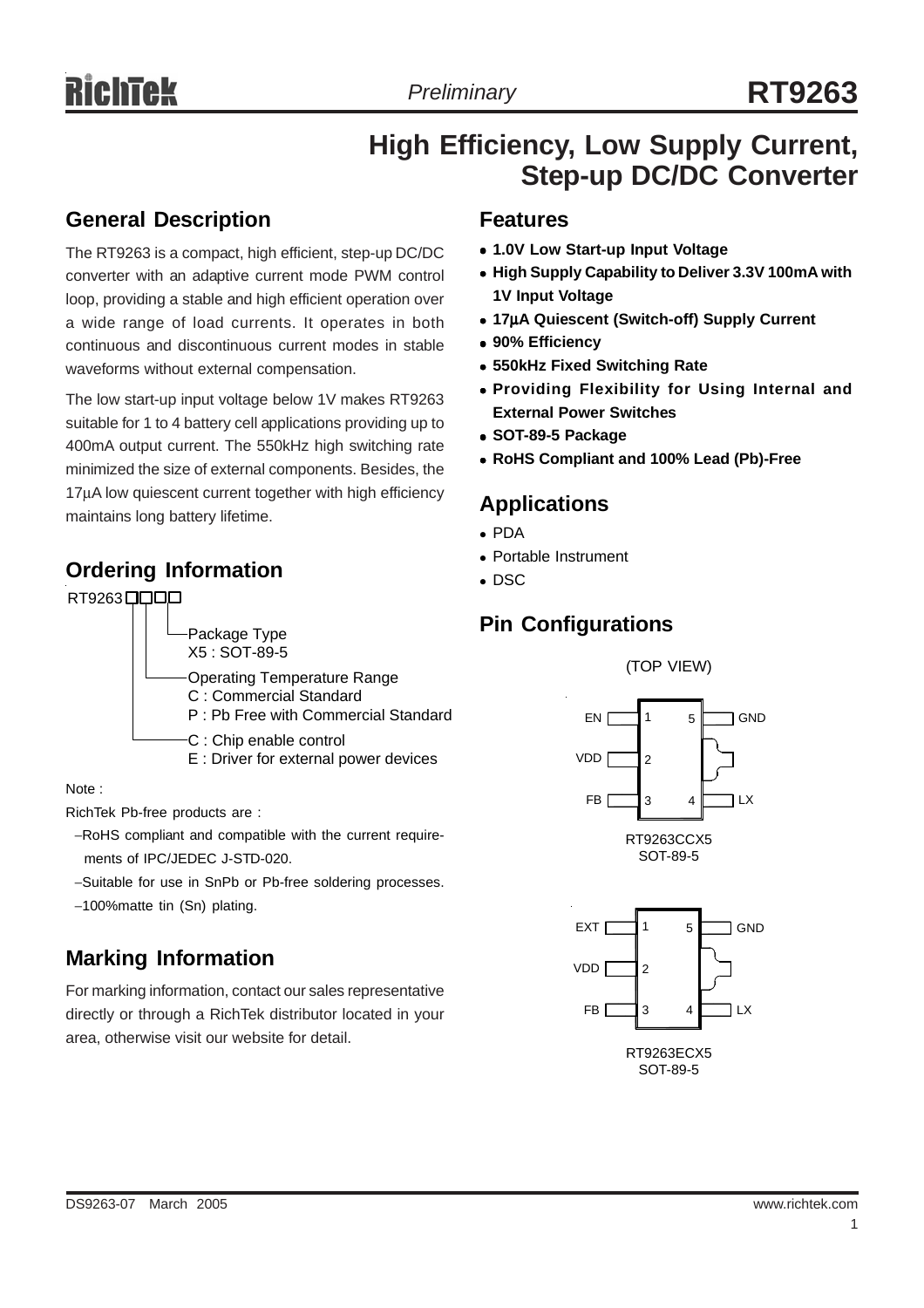# **Typical Application Circuit**



Figure 1. RT9263CCX5 Typical Application for Portable Instruments below 400mA



Figure 2. 0.4A to 1A Output Current Application



Figure 3. High Voltage Application (Rm should be added when IL > 100mA)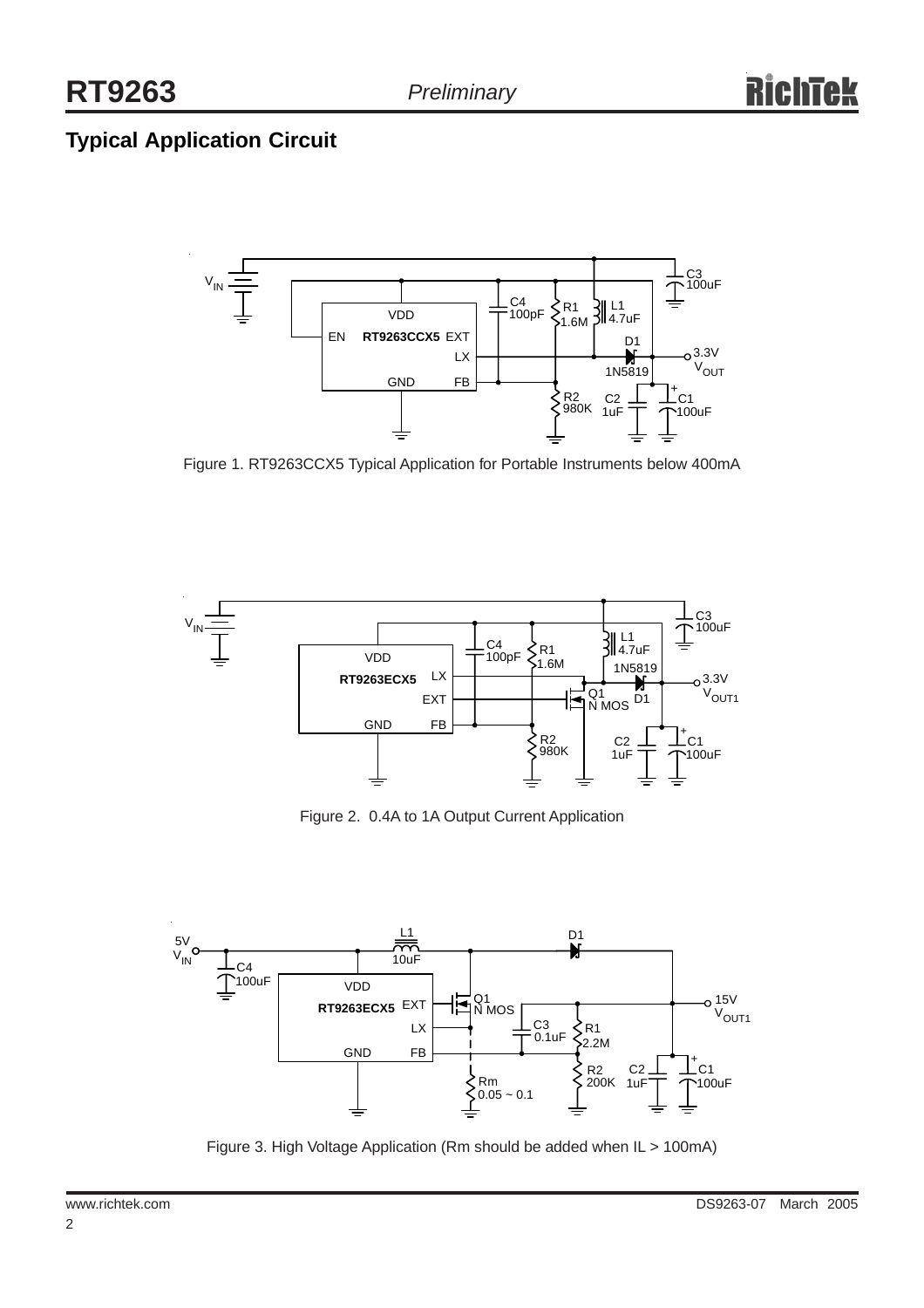



# **Function Block Diagram**

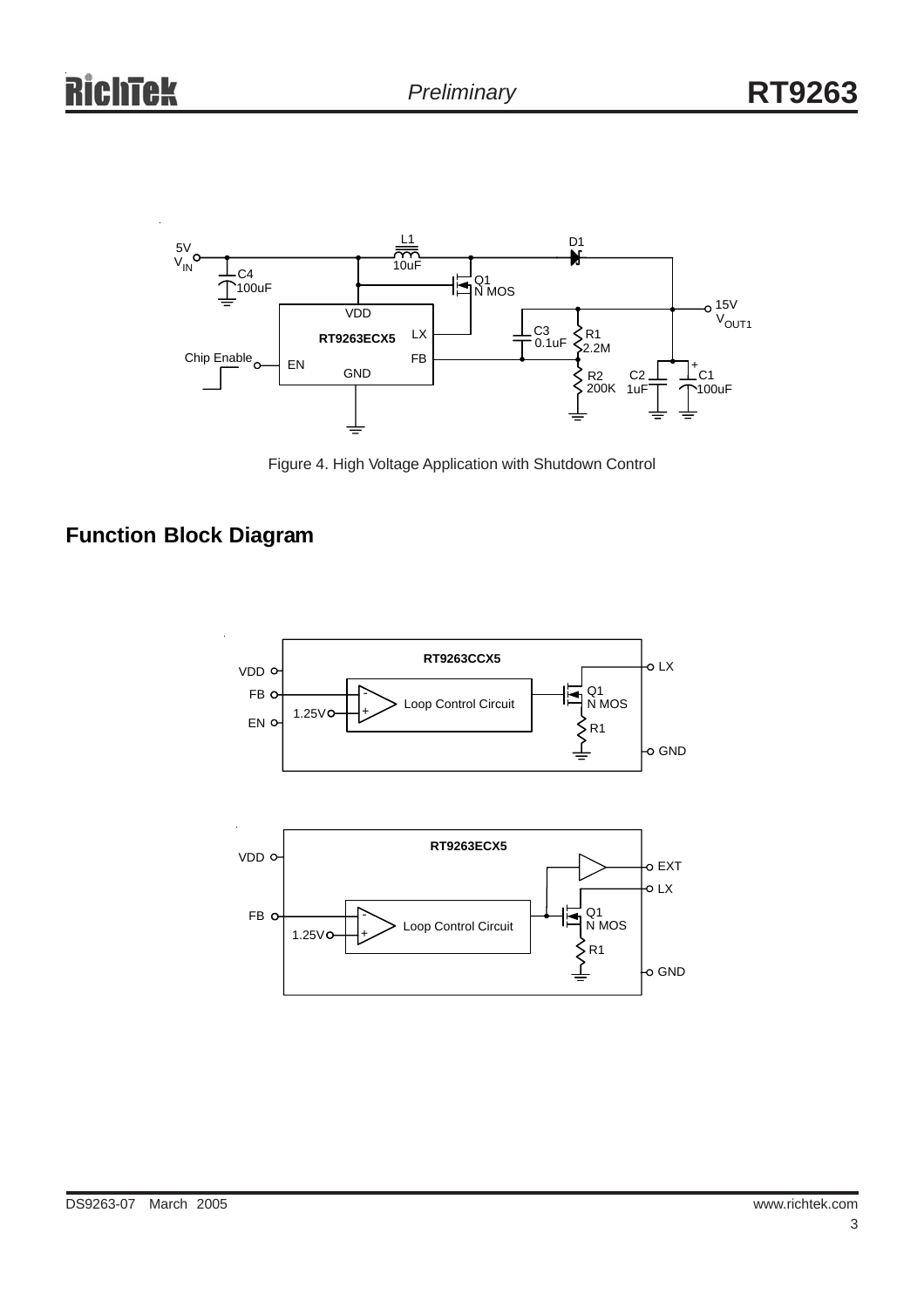# **Functional Pin Description**

| Pin No. |                       |            | <b>Pin Namel Pin Function</b>                                                                                    |  |
|---------|-----------------------|------------|------------------------------------------------------------------------------------------------------------------|--|
|         | RT9263CCX5 RT9263ECX5 |            |                                                                                                                  |  |
|         |                       | <b>EXT</b> | Output Pin for Driving External NMOS or NPN<br>When driving an NPN, a resistor should be added for limiting base |  |
|         |                       | EN         | Chip Enable Pin (Active High)                                                                                    |  |
| 2       | $\overline{2}$        | <b>VDD</b> | Input Positive Power Pin of RT9263                                                                               |  |
| 3       | 3                     | FB         | Feedback Input Pin<br>Internal reference voltage for the error amplifier is 1.25V.                               |  |
| 4       | 4                     | <b>LX</b>  | Pin for Switching                                                                                                |  |
| 5       | 5                     | <b>GND</b> | Ground                                                                                                           |  |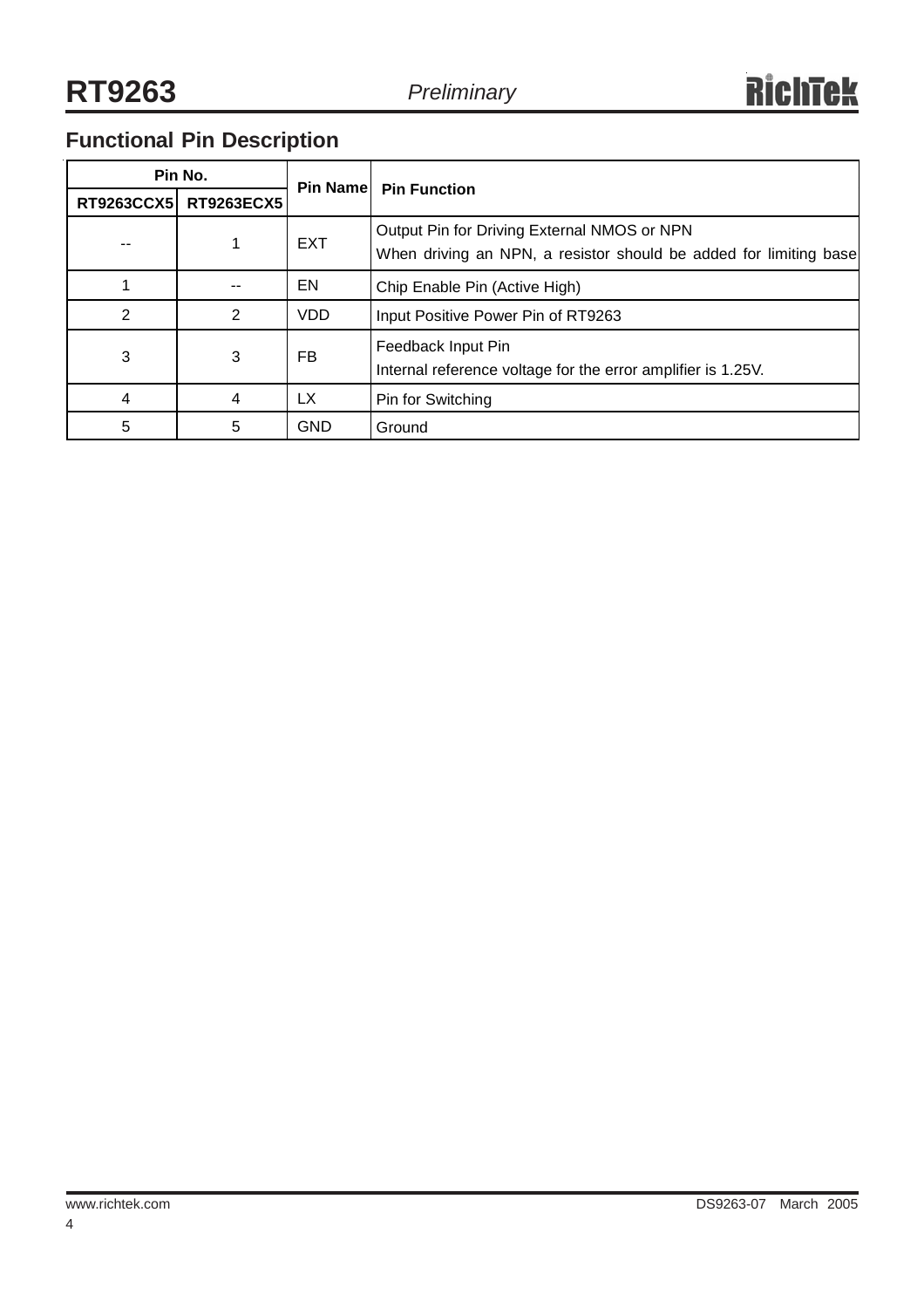## **Absolute Maximum Ratings**

| • Power Dissipation, $P_D @ T_A = 25^{\circ}C$ |  |
|------------------------------------------------|--|
|                                                |  |
| • Package Thermal Resistance                   |  |
|                                                |  |
|                                                |  |
|                                                |  |

#### **Electrical Characteristics**

( $V_{IN}$  = 1.5V, VDD set to 3.3V, Load Current = 0, T<sub>A</sub> = 25°C, unless otherwise specified)

| <b>Parameter</b>                        | Symbol                      | <b>Test Conditions</b>                 | Min   | <b>Typ</b> | <b>Max</b> | <b>Units</b>    |
|-----------------------------------------|-----------------------------|----------------------------------------|-------|------------|------------|-----------------|
| Start-UP Voltage                        | $V_{ST}$                    | $I_L = 1mA$                            | $- -$ | 0.98       | 1.05       | V               |
| <b>Operating VDD Range</b>              | V <sub>DD</sub>             | Start-up to $I_{DD1}$ > 250 $\mu$ A    | 0.8   |            | 6.5        | V               |
| No Load Current I $(V_{IN})$            | <b>INO LOAD</b>             | $V_{IN}$ = 1.5V, $V_{OUT}$ = 3.3V      | --    | 47         | --         | μA              |
| Switch-off Current I (V <sub>DD</sub> ) | <b>ISWITCH OFF</b>          | $V_{IN} = 6V$                          | --    | 17         | --         | μA              |
| Shutdown Current I (VIN)                | $I$ OFF                     | EN Pin = $0V$ , $V_{IN} = 4.5V$        | --    | 0.1        | 1          | μA              |
| Feedback Reference Voltage              | <b>VREF</b>                 | Close Loop, $V_{DD} = 3.3V$            | 1.225 | 1.25       | 1.275      | V               |
| <b>Switching Rate</b>                   | $F_S$                       | $VDD = 3.3V$                           | --    | 550        | $-1$       | kHz             |
| Maximum Duty                            | $D_{MAX}$                   | $VDD = 3.3V$                           | ۰.    | 92         | --         | %               |
| LX ON Resistance                        |                             | $VDD = 3.3V$                           | --    | 0.25       | $-$        | $\Omega$        |
| <b>Current Limit Setting</b>            | <b>ILIM</b>                 | $VDD = 3.3V$                           | --    | 2          | --         | A               |
| EXT ON Resistance to V <sub>DD</sub>    |                             | $VDD = 3.3V$                           | --    | 40         | $-1$       | $\Omega$        |
| <b>EXT ON Resistance to GND</b>         |                             | $VDD = 3.3V$                           | --    | 30         | $-$        | $\Omega$        |
| Line Regulation                         | $\Delta \rm{V}_{\rm{LINE}}$ | $V_{IN}$ = 1.5 ~ 2.5V, $I_L$ = 1mA     | --    | 10         | $-1$       | mV/V            |
| Load Regulation                         | $\Delta V_{\text{LOAD}}$    | $V_{1N} = 2.5V$ , $I_L = 1 \sim 100mA$ | --    | 0.25       | --         | mV/mA           |
| EN Pin Trip Level                       |                             | $VDD = 3.3V$                           | 0.2   | 0.8        | 1.4        | $\vee$          |
| Temperature Stability for FB, LFB, LBI  | $T_S$                       | Guaranteed by Design                   | --    | 50         | ۰.         | ppm/°C          |
| <b>Thermal Shutdown</b>                 | $\mathsf{T}_{\mathsf{SD}}$  | Guaranteed by Design                   | --    | 165        | $-$        | $\rm ^{\circ}C$ |
| <b>Thermal Shutdown Hysterises</b>      | $\Delta T_{SD}$             | Guaranteed by Design                   | --    | 10         |            | $\rm ^{\circ}C$ |

\* Note: The EN pin shall be tied to VDD pin and inhibit to act the ON/OFF state whenever the VDD pin voltage may reach to 5.5V or above.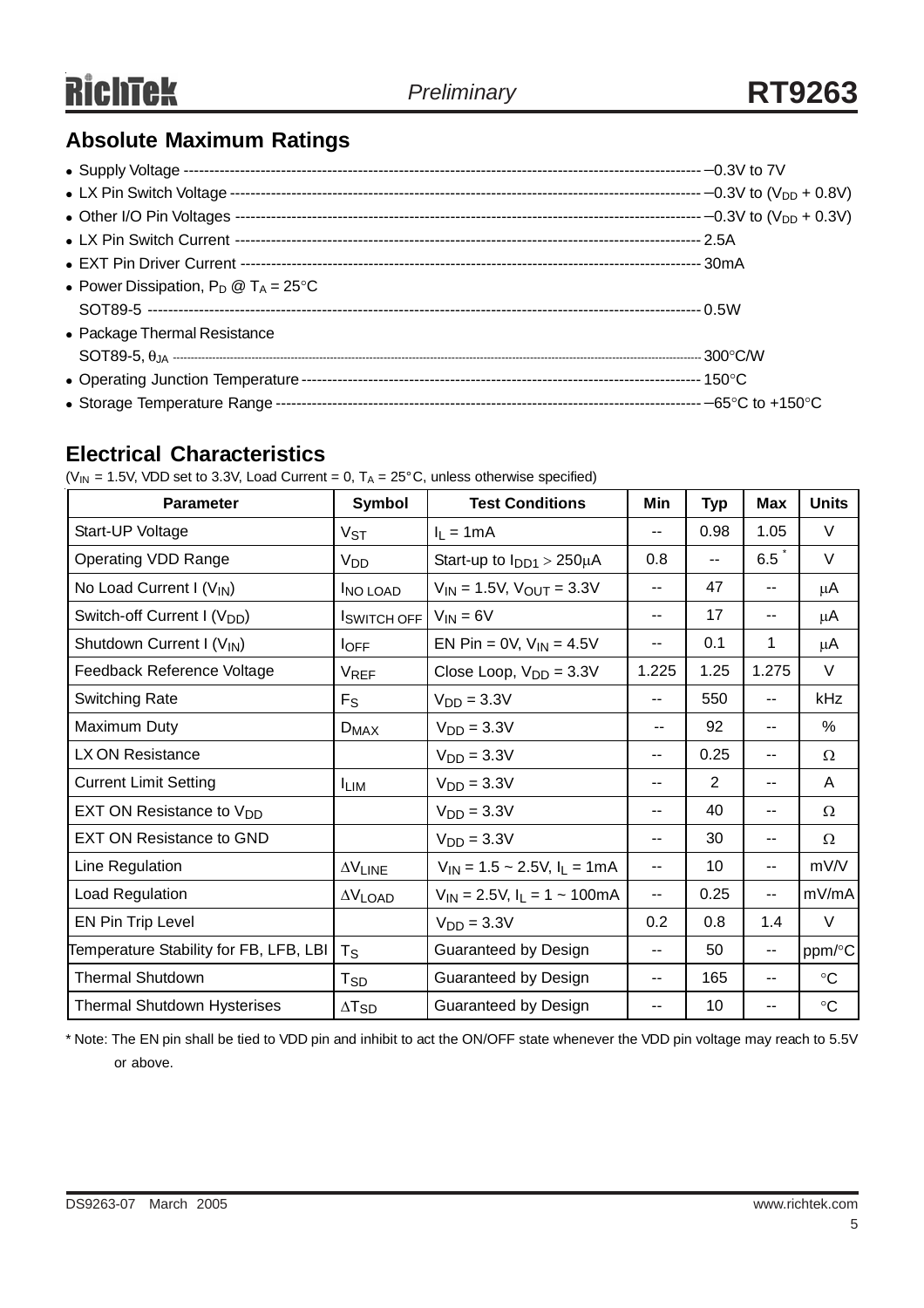### **Typical Operating Characteristics**









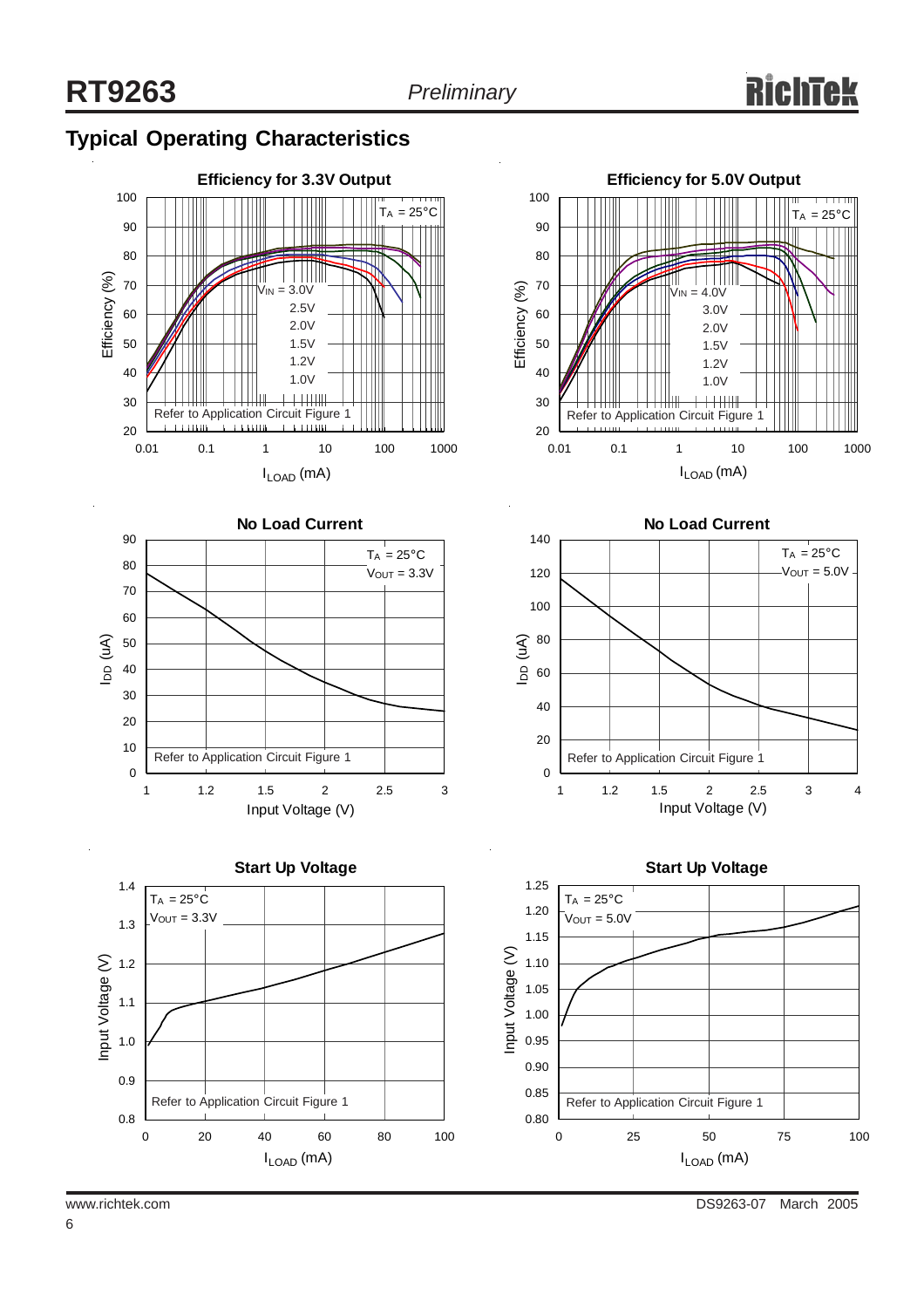### **Application Information**

#### **Output Voltage Setting**

Referring to application circuits Figure 1 to Figure 4 the output voltage of the switching regulator  $(V<sub>OUT1</sub>)$  can be set with Equation (1).

$$
V_{\text{OUT1}} = (1 + \frac{R1}{R2}) \times 1.25V
$$
 (1)

#### **Feedback Loop Design**

Referring to application circuits Figure 1 to Figure 4. The selection of R1 and R2 based on the trade-off between quiescent current consumption and interference immunity is stated below:

- Follow Equation (1)
- Higher R reduces the quiescent current (Path current = 1.25V/R2), however resistors beyond 5MW are not recommended.
- Lower R gives better noise immunity, and is less sensitive to interference, layout parasitics, FB node leakage, and improper probing to FB pins.
- A proper value of feed forward capacitor parallel with R1 on Figure 1 to Figure 4 can improve the noise immunity of the feedback loops, especially in an improper layout. An empirical suggestion is around 100pF ~ 1nF for feedback resistors of M $\Omega$ , and 10nF ~ 0.1µF for feedback resistors of tens to hundreds KΩ.

For applications without standby or suspend modes, lower values of R1, and R2 are preferred. For applications concerning the current consumption in standby or suspend modes, the higher values of R1, and R2 are needed. Such "high impedance feedback loops" are sensitive to any interference, which require careful layout and avoid any interference, e.g. probing to FB pins.

**PRECAUTION 1:** Improper probing to FB pin will cause fluctuation at  $V<sub>OUT1</sub>$ . It may damage RT9263 and system chips because  $V<sub>OUT1</sub>$  may drastically rise to an over-rated level due to unexpected interference or parasitics being added to FB pin.

**PRECAUTION 2**: Disconnecting R1 or short circuit across R2 may also cause similar IC damage as described in precaution 1.

**PRECAUTION 3**: When large R values were used in feedback loops, any leakage in FB node may also cause  $V<sub>OUT1</sub>$  voltage fluctuation, and IC damage. To be especially highlight here is when the air moisture frozen and re-melt on the circuit board may cause several mA leakage between IC or component pins. So, when large R values are used in feedback loops, post coating, or some other moisture-preventing processes are recommended.



#### **Layout Guide**

- A full GND plane without gap break.
- V<sub>OUT1</sub> to GND noise bypass Short and wide connection for C2 to Pin2 and Pin5.
- V<sub>IN</sub> to GND noise bypass Add a 100μF capacitor close to L1 inductor, when  $V_{\text{IN}}$  is not an idea voltage source.
- Minimized FB node copper area and keep far away from noise sources.
- Minimized parasitic capacitance connecting to LX and EXT nodes, which may cause additional switching loss.